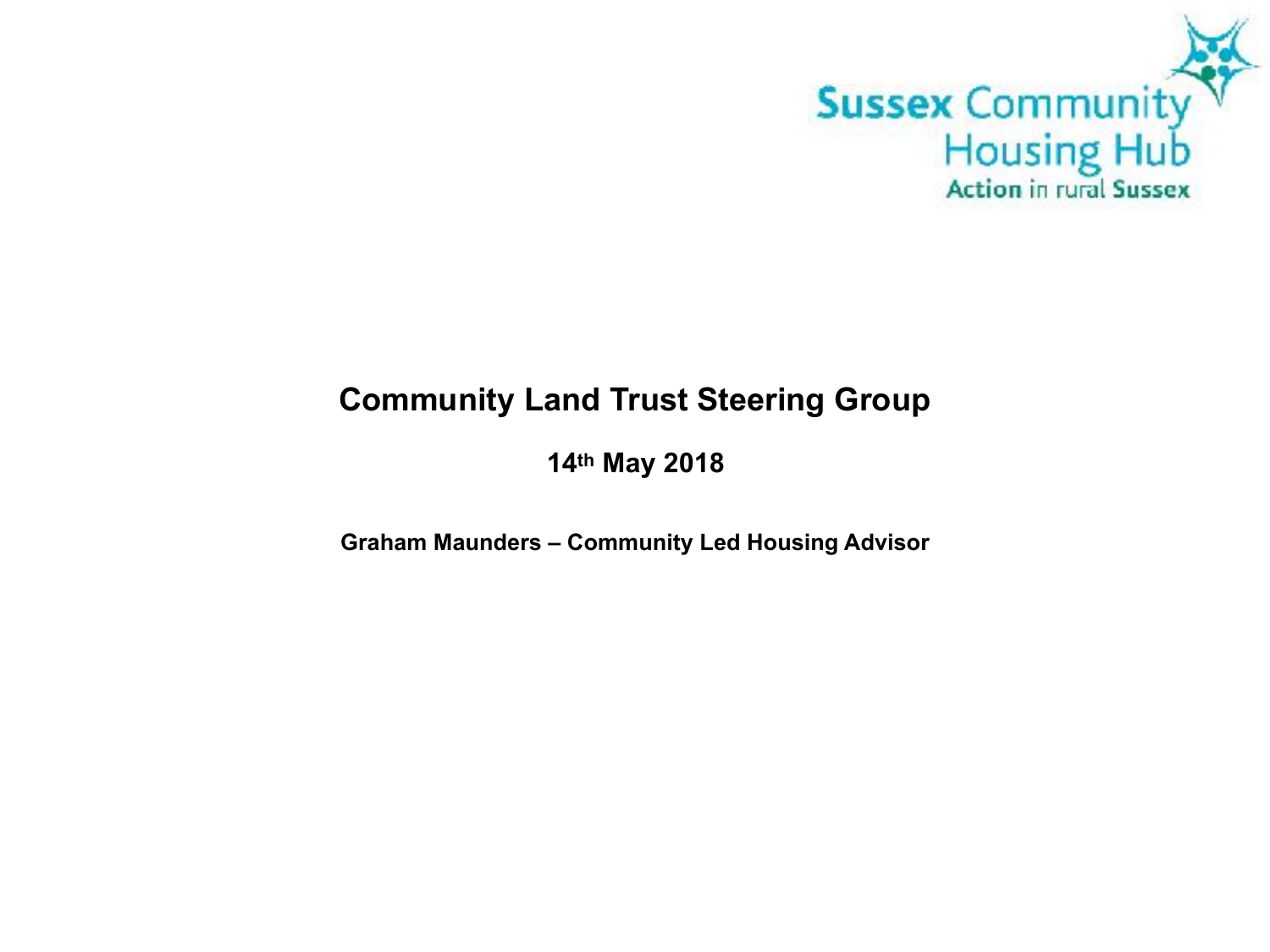

## **Housing & Regeneration Act 2008**

*A Community Land Trust is a corporate body which:* 

*1) is established for the express purpose of furthering the social, economic and environmental interests of a local community by acquiring and managing land and other assets in order -* 

•to provide benefit to the local community

•t*o ensure that the assets are not sold or developed except in a manner which the trust's members think benefits the local community*

*2) is established under arrangements which are expressly designed to ensure that:* 

•*any profits from its activities will be used to benefit the local community (otherwise than by being paid directly to members)* 

•*individuals who live or work in the specified area have the opportunity to become members of the trust (whether or not others can also become members)* 

•the members of a trust control it.

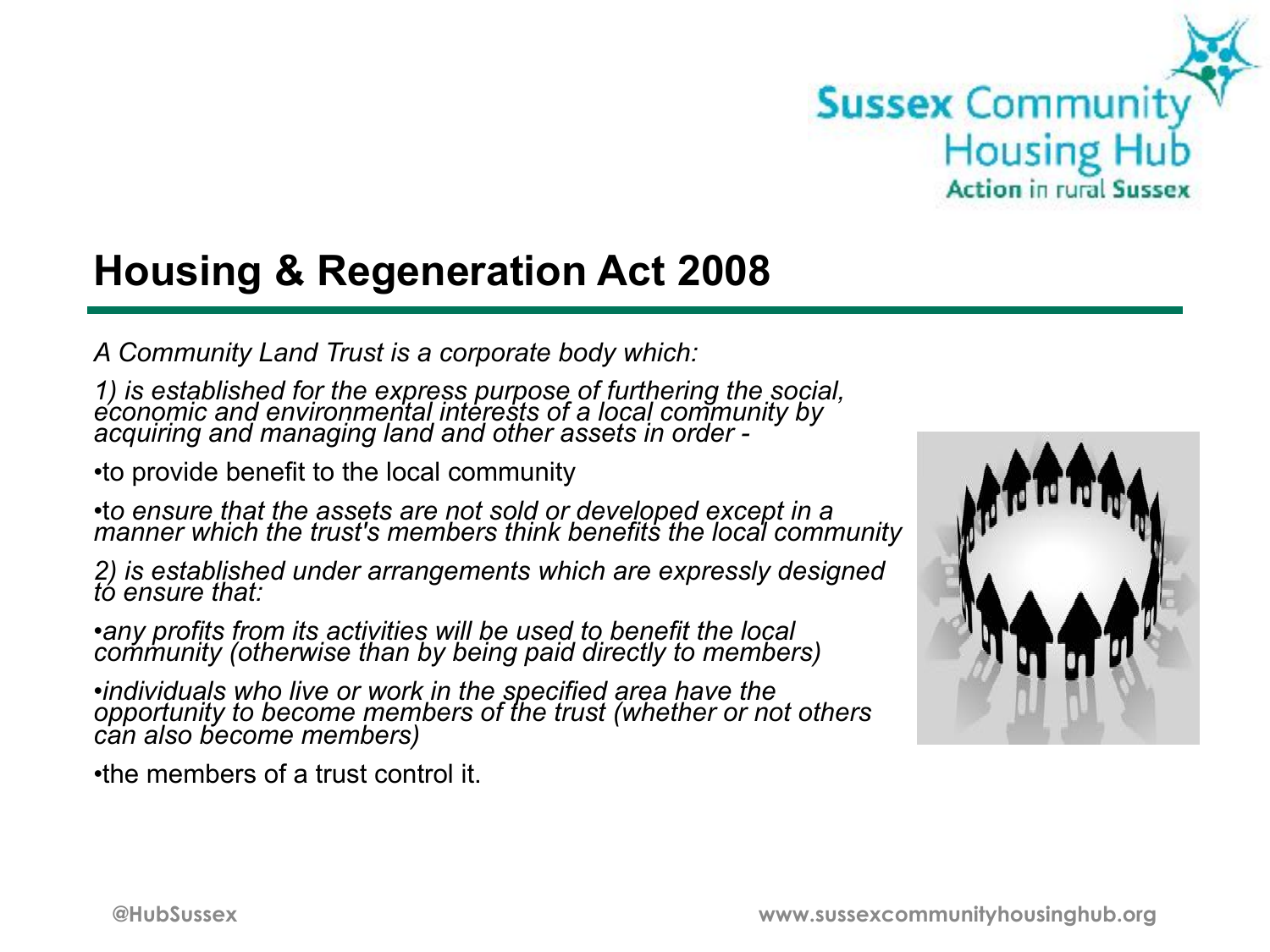

# **Legal entity – key considerations**

- Benefit of designated community
- Format to protect the asset Asset Lock
- Not for profit
- There are 3 options:
	- Community Interest Company
	- Charitable company
	- Community Benefit Society
- All have limited liability share or amount guaranteed usually £1
- Liability if 'ultra vires' (outside the law)
- Long life expectancy so consider the very long term too!

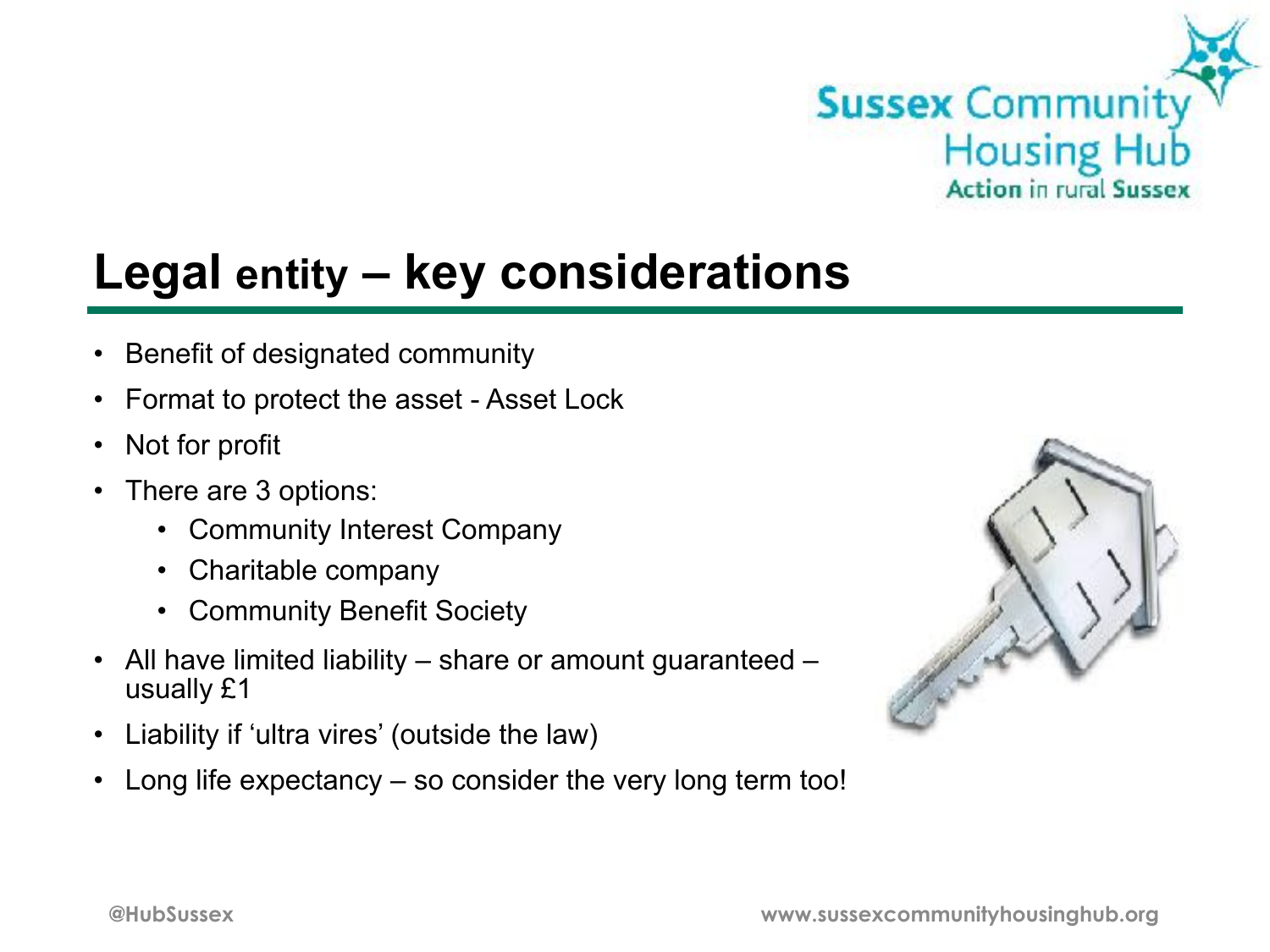

### **Form to allow function …**

- Allow chosen activities
- Appropriate for financial arrangements – grants / loans
- Effective, efficient, economic to run
- Democratic and enable involvement
- Ethos aims and values

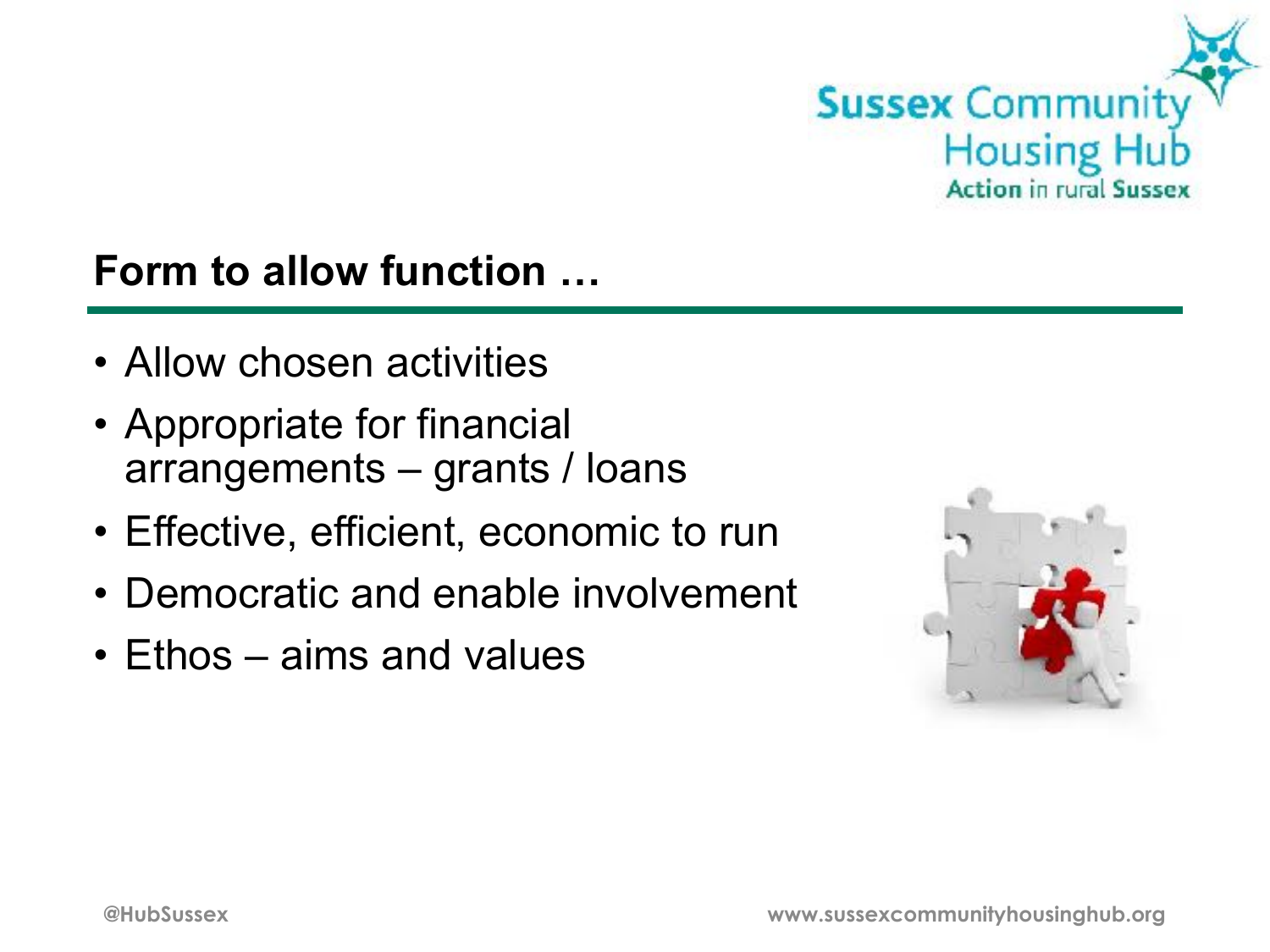

## **Community Interest Company**

- CIC
- Memorandum & Articles (M&A) open to amendment
- Community Interest Company Regulator
- Community interest test underlying purpose
- Can be a company limited by guarantee (best for CLT), company limited by shares or a PLC
- Share capital affect on voting would require consideration
- No tax advantage, possible rate relief, cheap to set up, receive grants / loans, less flexible with share capital
- Membership defined by M&A one member one vote: vote for / stand for Board of management.

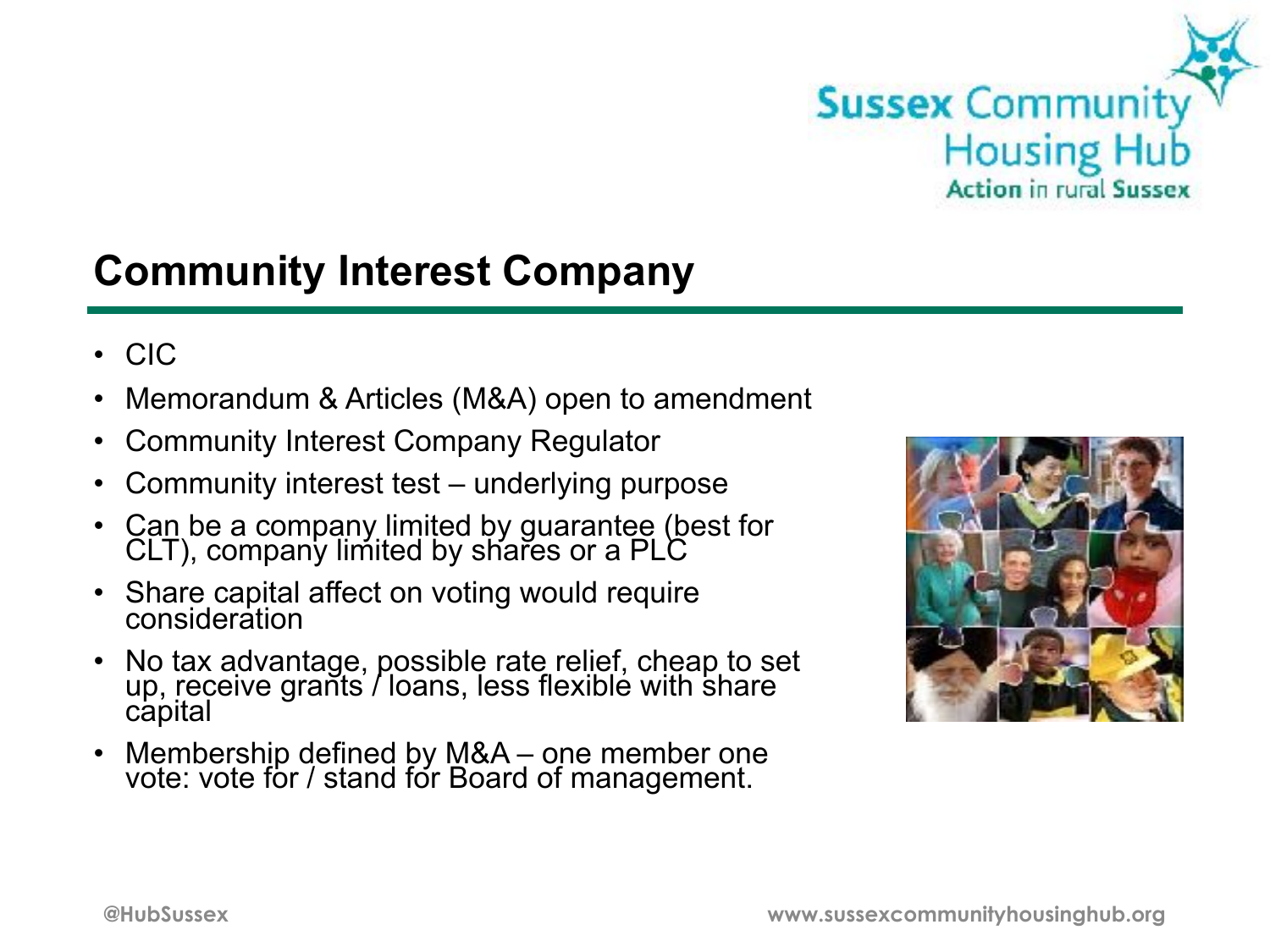

# **Charitable Company**

- Registered charity
- Memorandum & Articles (M&A)
- Companies House and Charities Commission
- Most restricted trading primary purpose only. Trading subsidiary option
- Strict public benefit test
- Attract grants, loans and favourable tax position. Cannot raise share capital.
- Greater regulation
- Membership defined by M&A

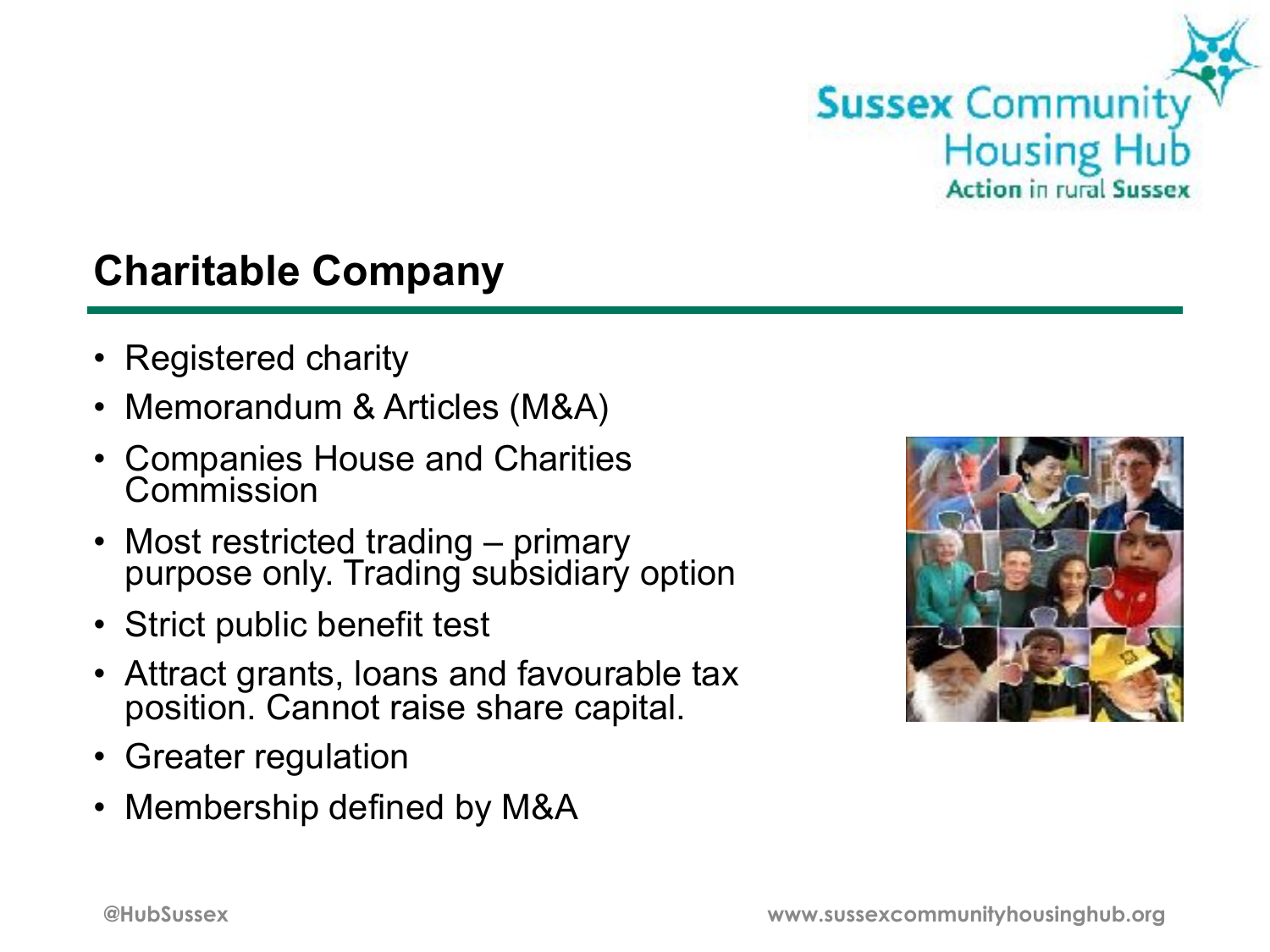

# **Community Benefit Society**

- Industrial & Provident Society for the Benefit of the **Community**
- Benefit to community
- Can be charitable (exempt charity)
- Trading activity to help society meet its objectives
- Financial flexibility e.g. make / take loans , raise share capital, low interest payments
- No tax advantages unless registered as an exempt charity – which limits financial flexibility
- Rules checked by Financial Conduct Authority
- Open membership defined by Rules one member one vote: vote for / stand for Board of management

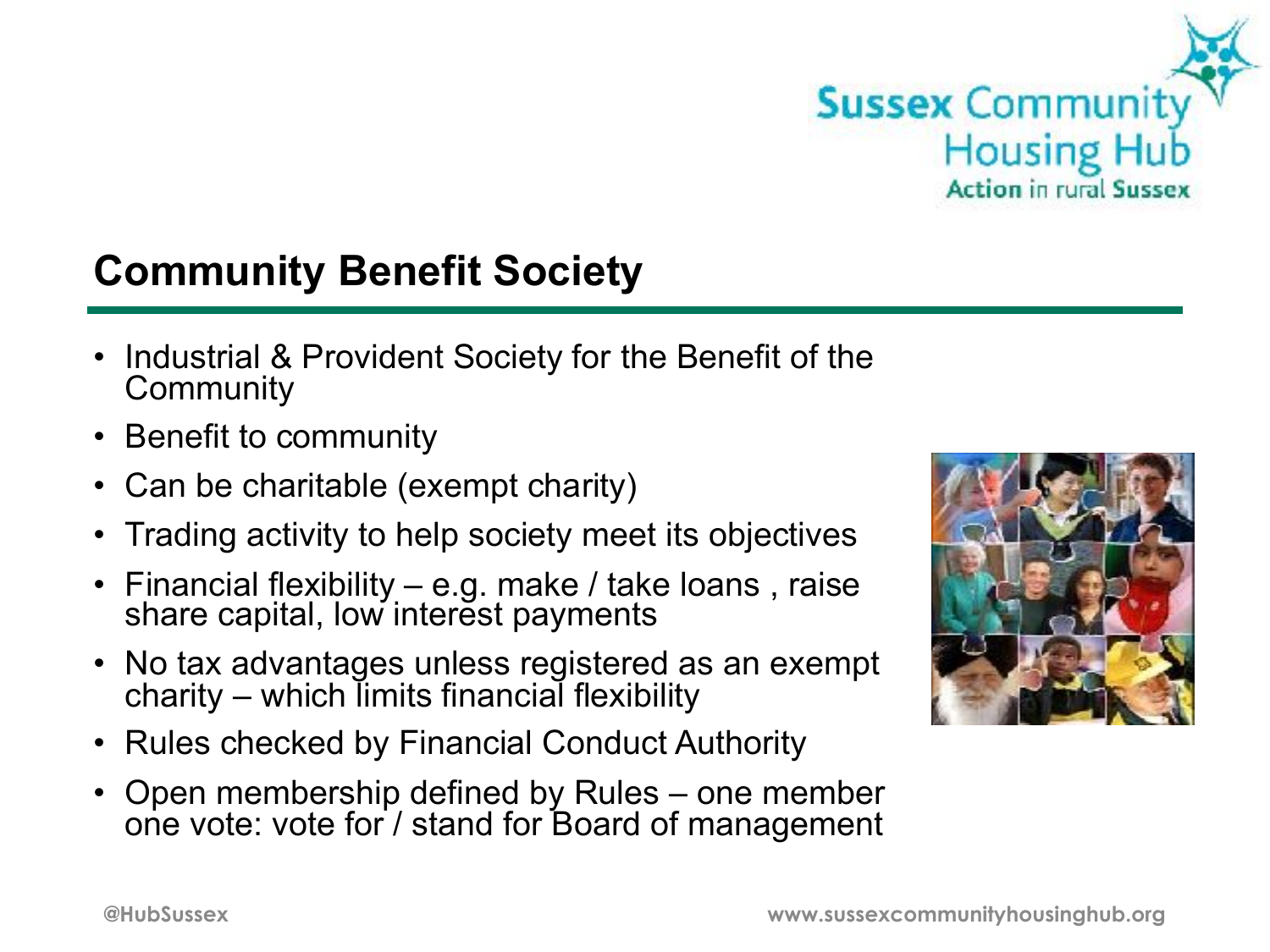

## **Legal Options – in summary**

| <b>Legal Format</b>                           | <b>Company Limited by</b><br><b>Guarantee</b>                                              | <b>Community Interest</b><br><b>Company</b> | <b>Community Benefit Society</b>                                        |
|-----------------------------------------------|--------------------------------------------------------------------------------------------|---------------------------------------------|-------------------------------------------------------------------------|
| <b>Open membership</b>                        | Yes                                                                                        | Yes                                         | Yes                                                                     |
| <b>Member democracy</b>                       | Yes                                                                                        | <b>Yes</b>                                  | Yes - one member one vote                                               |
| <b>Trading flexibility</b>                    | Limited                                                                                    | Flexible                                    | Flexible                                                                |
| <b>Beneficiary representation</b><br>on Board | Limited                                                                                    | Unrestricted                                | Unrestricted                                                            |
| <b>Payment to Board</b><br>members            | Restricted                                                                                 | Unrestricted                                | Unrestricted                                                            |
| Raise share capital                           | <b>No</b>                                                                                  | No                                          | Yes, using withdrawable<br>shares                                       |
| Legally enforceable asset<br>lock             | Yes                                                                                        | Yes                                         | Yes                                                                     |
| <b>Reporting and regulation</b>               | Companies House and<br><b>Charities Commission</b>                                         | Companies House and<br><b>CIC Regulator</b> | <b>Financial Conduct</b><br>Authority                                   |
| <b>Tax Advantages</b>                         | <b>Rate Relief</b><br><b>Stamp Duty</b><br><b>Corporation Tax</b><br>Gift Aid on donations | None                                        | Share Issue Enterprise<br><b>Investment Scheme</b><br><b>Tax Relief</b> |

**@HubSussex www.sussexcommunityhousinghub.org**